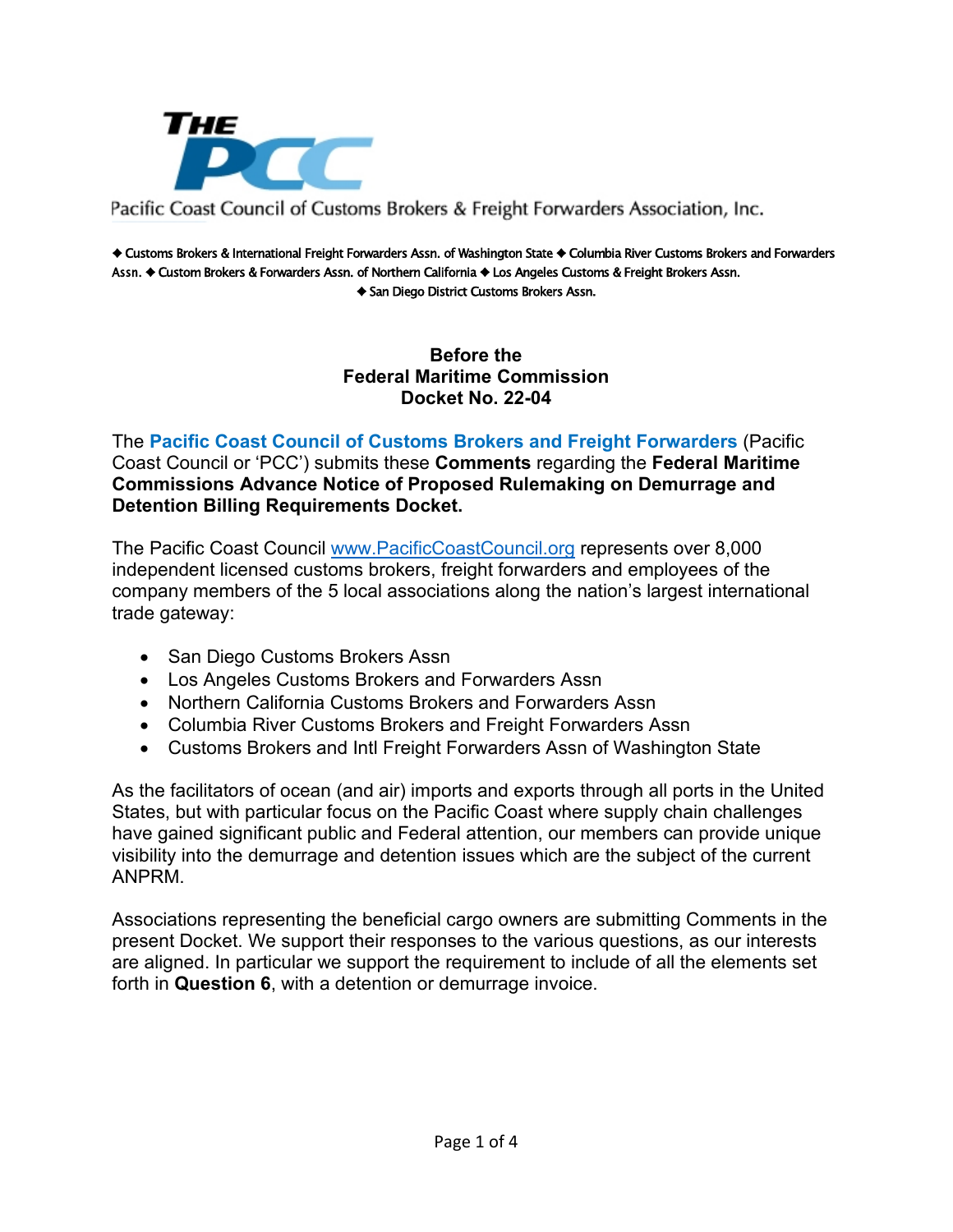# **Focus of Pacific Coast Council Comments: Deadlines, Billing of Third Parties**

For the purposes of providing constructive views to the Commission, our Comments focus upon issues in the Docket relating to invoicing deadlines (Question 7), and unrelated or third-party billing.

### **Question 7: Deadlines on receipt of detention or demurrage invoices**.

The centerpiece of the Commission's Interpretive Rule on Demurrage and Detention Practices, April, 2020 is the question of container availability. If not available, detention or demurrage should not be charged. We are often asked by the BCO clients for information relating to the movement of the container, in particular delays due to mandated Customs and Border Protection exams, or those of other Federal agencies involved in import enforcement/inspection, with which we work to facilitate the entry of imports into US commerce.

If the invoice arrives months later, it becomes very difficult to establish if the container was available or not, and thus whether the detention charge was reasonable or not. We are also in a position to know other information relevant to container availability, for instance, if the trucker was able to secure a terminal gate appointment, or not, and if the gate was actually open at the appointment time.

If weeks and months pass before a detention or demurrage invoice arrives, then providing accurate information as to these events becomes very difficult, if not impossible. And this information is critical to the 'free time' calculation, specifically, whether the clock should stop when the container was not available.

For these reasons, we believe the Commission should impose a deadline, preferably 3 weeks (21 days) but in any case, not to exceed 30 days.

## **Questions 8 and 9: Multiple Parties and Invoiced Party Identity**

8. Do common carriers invoice multiple parties for demurrage and/or detention charges? If multiple parties are invoiced for charges, should the billing party be required to identify all such parties receiving an invoice for the charges at issue?

9. Should the billing party be required to identify the basis of why the invoiced party is the proper party in interest and therefore liable for the charges? ( *i.e.,* as shipper, consignee, beneficial cargo owner, motor carrier or an agent, or as a party acting on behalf of another party pursuant to the common carrier's merchant clause in its bill of lading.)

The parties that are included in the Carriers' "Merchant Clause" in their Bills of Lading., are placed there arbitrarily. The importer often names the customs broker as the "notify party". for Customs purposes. However, we find we have been included, even though we have no part in the transportation negotiation, handling, either on the seas, or at the marine terminals, or inland transport (unless a CBP exam is required). We have no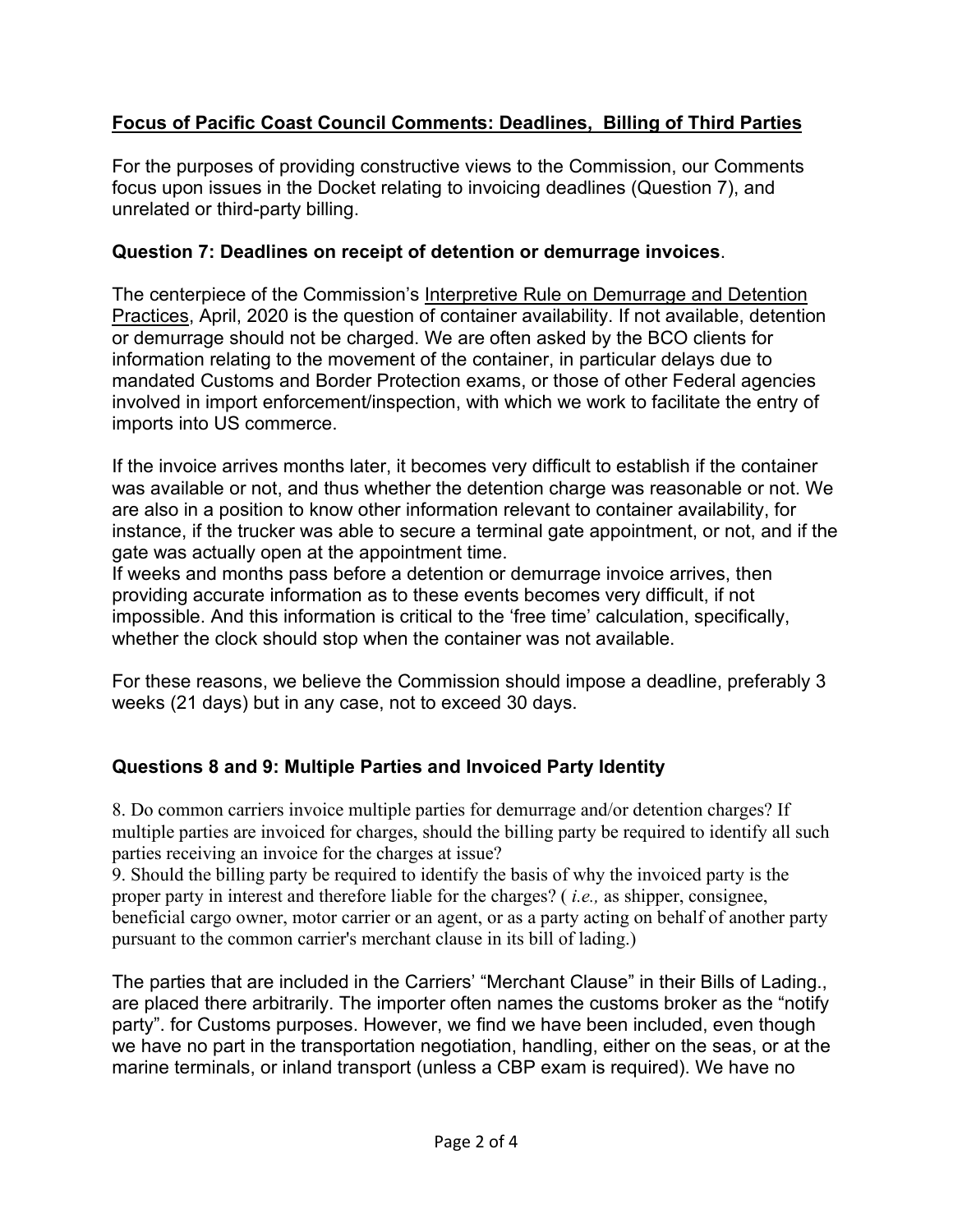relationship with the ocean carrier. We haven't known, accepted or even known about responsibility to pay detention/demurrage bills on behalf of an importer or exporter.

We recommend that the FMC issue a rule *prohibiting* carriers from adding a party on the B/L unless that party understands and accepts (in writing) such responsibility.

Carriers bill charges to brokers/forwarders who have no physical control of the movement of the container. The incorrect party being billed, and lack of information is what is mostly binging deputed. In fact we have been billed even on carrier "Store Door" delivery where the carrier (under Bill of Lading terms) assumes full logistic delivery responsibility. The Customs broker plays no role, yet the carrier will bill us the detention or demurrage.

The carriers are billing the party of least resistance. It appears the first and easiest choice under the "Merchant Clause" is to bill the US customs broker on import shipments as there would be minimal effort on the carrier's part (since the carrier's shipper may be based overseas), and the carrier prefers to avoid imposing detention/demurrage on a current or future customer BCO. Instead, the carrier lawyers pursue a small US customs broker with whom the carrier has not had, and likely will never have, any commercial relationship.

At the same time, carriers are using broker/forwarders as their collection and payment party. Under what authority does a carrier bill any party which has no contractual or title interest in the transportation of the cargo?

The billing party should indicate all parties being invoiced and furnish backup documentation to invoiced party.

## **Merchant Clause: - Notify Party:**

The Customs broker is not a party to the carrier's contract of carriage. We never take title of the cargo, have any contractual agreement with the carrier, shipper, or ultimate consignee, to have any actual or implied responsibility for payment of any charges. There is no written or implied responsibility with carriers or terminal operators to be responsible for the collection of any charges against the cargo. **The FMC should issue a rule prohibiting carrier's and terminal operators from billing parties only shown as a notify party on the Bill of Lading** without a written agreement for payment. The FMC should restrict the "Merchant Clause" to the Beneficial Cargo Owner, the Shipper, and the Ultimate Consignee receiving the physical cargo.

The billing party should direct invoicing to the proper party of interest in the movement of the Cargo. The "Beneficial Cargo Owner" and the "Shipper" are the two parties who have a financial interest in the actual cargo movement and have contractual obligation with the carrier in its movement. Carriers have knowledge of who the responsible parties are by either the original Bill of Lading shipper designation or the title endorsement on the Bill of Lading as required for release of the cargo from the carrier's custody.